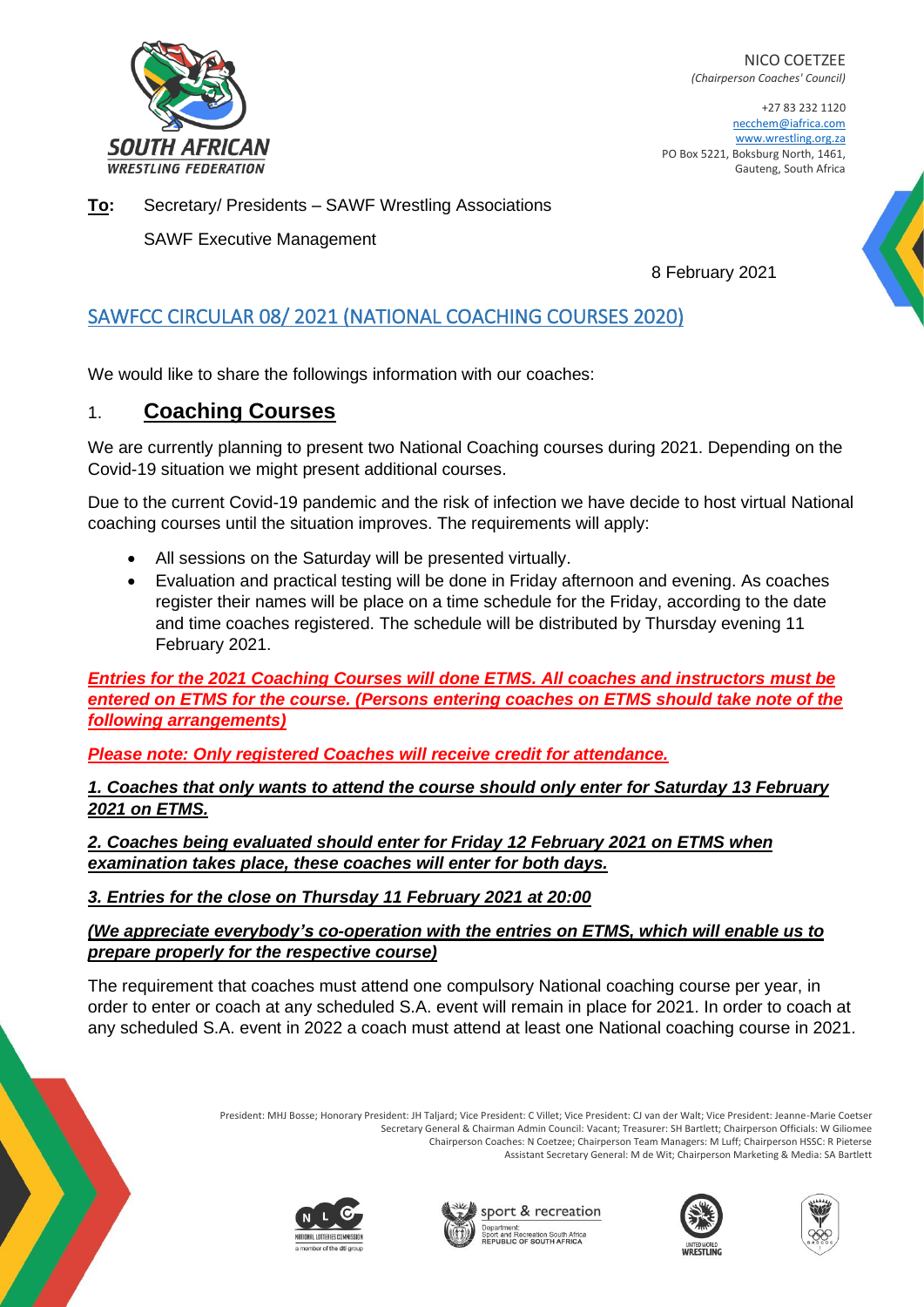



Coaches that could not attend a National Coaching Course in 2020 will not be able to enter or coach at any scheduled S.A. event during 2021, until they attend a National Coaching Course during the year. Credit for course attendance will only be given if coaches complete the whole course. The grading requirements for 2021 is attached to this circular.

### *Important: The LTPD Plan and its content are part of the learning material for examination purposes.*

Please take note of the following arrangement for coaches attempting to upgrade to a National level 3 Coaches grading. Coaches that want to be tested for National level 3 must submit three (3) written assignments before the start of the course. If the written assignments are not received beforehand no evaluation will be allowed. *Coaches must arrange a minimum of eight (8) registered wrestlers to be available for their practical testing.*

# *Details of courses:*

# **First course will be hosted on 12 and 13 February 2021.**

• Venue: Friday – Primrose Wrestling Club, C/O Oak and Quince street, Primrose Saturday - Virtual

Registration: Friday 12 February 2021 - 16h00 tot 18h30 (Only for Coaches that will be tested)

Saturday 25 January 08h30 tot 09h00 (Virtual)

- The examination and practical testing for level 1, 2 and 3 takes place on Friday from 17:00. We will be available for the theoretical examination for coaches that wants to start earlier.
- All entries are done on ETMS as already indicated in this circular. *Once again, we want to remind coaches that will be evaluated, to enter for Friday 12 February 2021 when the examination and practical testing will take place, these coaches enter for both days.*
- *Entries close Thursday 11 February 2021 at 20:00*
- The virtual coaching courses will be free of charge.

### *Although the second course is scheduled on the SAWF Calendar for the end of February 2021, we will confirm this date depending on the feedback we receive from coaches.*

### 3. **Provincial Courses**

Associations are requested to send the details of their Provincial Coaches Courses to the SAWF Coaches Council before **28 February 2021**.